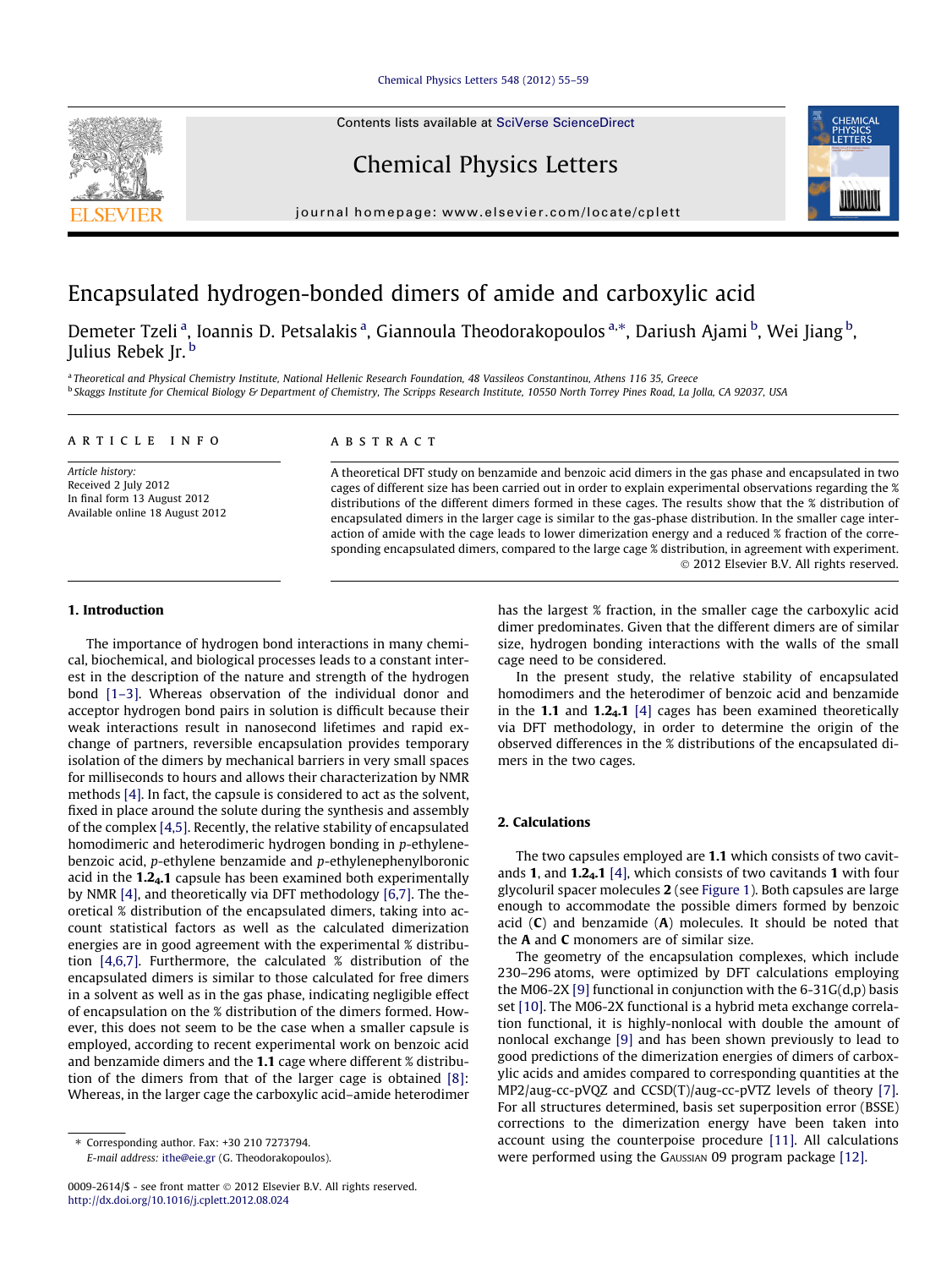<span id="page-1-0"></span>

Fig. 1. Structures of the cavitand 1, the calculated minimum structure of the capsules 1.1 and 1.2<sub>4</sub>.1 viewed from two different angles, i.e., along the central axis of the capsule and end-on view, and the calculated minimum energy structures of the free dimers of benzamide and benzoic acid, their dimerization energy,  $\Delta E$ , and their hydrogen bond distances. (H atoms = white spheres, C = grey spheres, O = red spheres and N = blue spheres). (For interpretation of the references to colour in this figure legend, the reader is referred to the web version of this article.)

## 3. Results and discussion

The free heterodimer  $(AC)$  and the homodimers of benzamide  $(AA)$  and benzoic acid  $(CC)$  are shown in Figure 1 along with the 1.1 and 1.2<sub>4</sub>.1 capsules employed in the present calculations. It may be noted that in Figure 1 the calculated minimum energy structures of the dimers are given, with the hydrogen bond-lengths and dimerization energies ( $\Delta E$  values), where the smaller H-bond length and largest dimerization energy correspond to the CC dimer.

The minimum energy structures calculated to lie within about 3.0 kcal/mol of the lowest energy structures are depicted in [Figs. 2a–4a](#page-2-0), for the AA, AC and CC dimers, respectively, encapsulated in 1.1. In [Figures 2b–4b](#page-2-0) the lowest minima calculated for the encapsulated dimers in  $1.24.1$ , while in [Table 1](#page-2-0), the calculated geometries, dimerization energies and interaction energies of all these encapsulated dimers ([Figs. 2–4](#page-2-0)) are given. More complete data are provided in the Supporting Information.

The main result of the present calculations is that while the carboxylic acid dimer (CC) has the same type of lowest minimum structure in the small cage as in the large, cf. 1.1-CC\_1 ([Figure 4a](#page-3-0)) and 1.24.1-CC [\(Figure 4b](#page-3-0)), in the cases of the amide dimer (AA) and carboxylic acid–amide heterodimer (AC), encapsulated in the smaller cage, the lowest energy minima involve interaction of the guest A molecules with the cage, as will be described below in detail.

The two lowest minima of encapsulated benzamide dimer in the 1.1 cage, 1.1-AA\_1 and 1.1-AA\_2 ([Figure 2a](#page-2-0)) differ energetically by less than 1 kcal/mol, and they contain A monomers which, in addition to the interaction with the other guest molecule, form hydrogen bonds with the cavitands 1 causing a slight distortion of the cage. The interaction between the two A monomers is very weak in both the **1.1-AA\_1** and **1.1-AA\_2** structures, with NH $\cdots$ O bond lengths of 2.491 and 2.281 Å respectively and dimerization energy ranging from 0 to 2.1 kcal/mol [\(Table 1](#page-2-0) under  $\Delta E$ ), whereas the calculated dimerization energy for free AA dimer is 13.9 kcal/mol at the M06-2X/6-31G(d,p) level of theory, and the NH $\cdots$ O

bond length is 1.855 Å, cf. Figure 1. The above two encapsulated structures differ in the relative position of the dimer with respect to the cage, see [Figure 2a](#page-2-0). Structures 1.1-AA\_3 and 1.1-AA\_4 which have an encapsulated AA dimer with structure resembling that of free AA, lie energetically only at 1.2 and 2.0 kcal/mol, respectively, above the  $1.1$ -AA\_1 minimum, have calculated NH $\cdots$ O bond lengths 1.831 and 1.850 Å and dimerization energy 10.1 and 9.2 kcal/mol, respectively (cf. [Table 1\)](#page-2-0).

In the case of the benzamide–benzoic acid heterodimer, the two lowest minima, i.e., 1.1-AC\_1 and 1.1-AC\_2, differ energetically by only 0.7 kcal/mol, cf. [Figure 3](#page-3-0)a. In 1.1-AC\_1, a typical hydrogen bond OH $\cdots$ O (of length 1.634 Å) between the two monomers is formed while the second hydrogen bond,  $NH \cdots$ O, is weak (length 2.303 Å). In **1.1-AC\_2** both hydrogen bonding interactions between the monomers are weak, cf. bond lengths of 2.822 and 2.063 Å, respectively, in [Table 1](#page-2-0). The calculated dimerization energies (under  $\Delta E$  in [Table 1\)](#page-2-0) are 9.5 and 1.3 kcal/mol for the two minima, respectively, significantly lower than the 16.3 kcal/mol value calculated for free AC. Finally, the lowest energy structure in which the AC dimer has structure resembling that of free AC, 1.1-AC 3, lies energetically about 2.3 kcal/mol above the 1.1-AC\_1 minimum (see [Figure 3a](#page-3-0)).

Contrary to the above results on encapsulated AA and AC dimers, the lowest minimum of encapsulated benzoic acid dimer, 1.1-CC\_1, (cf. [Figure 4](#page-3-0)a) contains the CC dimer of similar structure as that of free CC and that of the larger cage complex, (cf. [Figure 4](#page-3-0)b), without any distortion of the cage. Accordingly, the calculated dimerization energy of  $CC$  in 1.1 (15.9 kcal/mol) is close to that of free CC (17.8 kcal/mol). In the larger,  $1.2<sub>4</sub>$ , capsule the lowest minima for all three encapsulated dimers, namely  $1.2<sub>4</sub>$ .1-AA, **1.2<sub>4</sub>.1-AC**, and **1.2<sub>4</sub>.1-CC**, (cf. Figures  $2b-4b$ ) have dimers with geometries similar to those of the free dimers, with only elongation of up to 0.17 Å calculated for the hydrogen bond distances, cf. Figure 1 and [Table 1.](#page-2-0) Accordingly dimerization energies of 12.6, 15.0 and 16.8 kcal/mol (cf. [Table 1\)](#page-2-0) are calculated for the above three encapsulated dimers, respectively. Similar results have been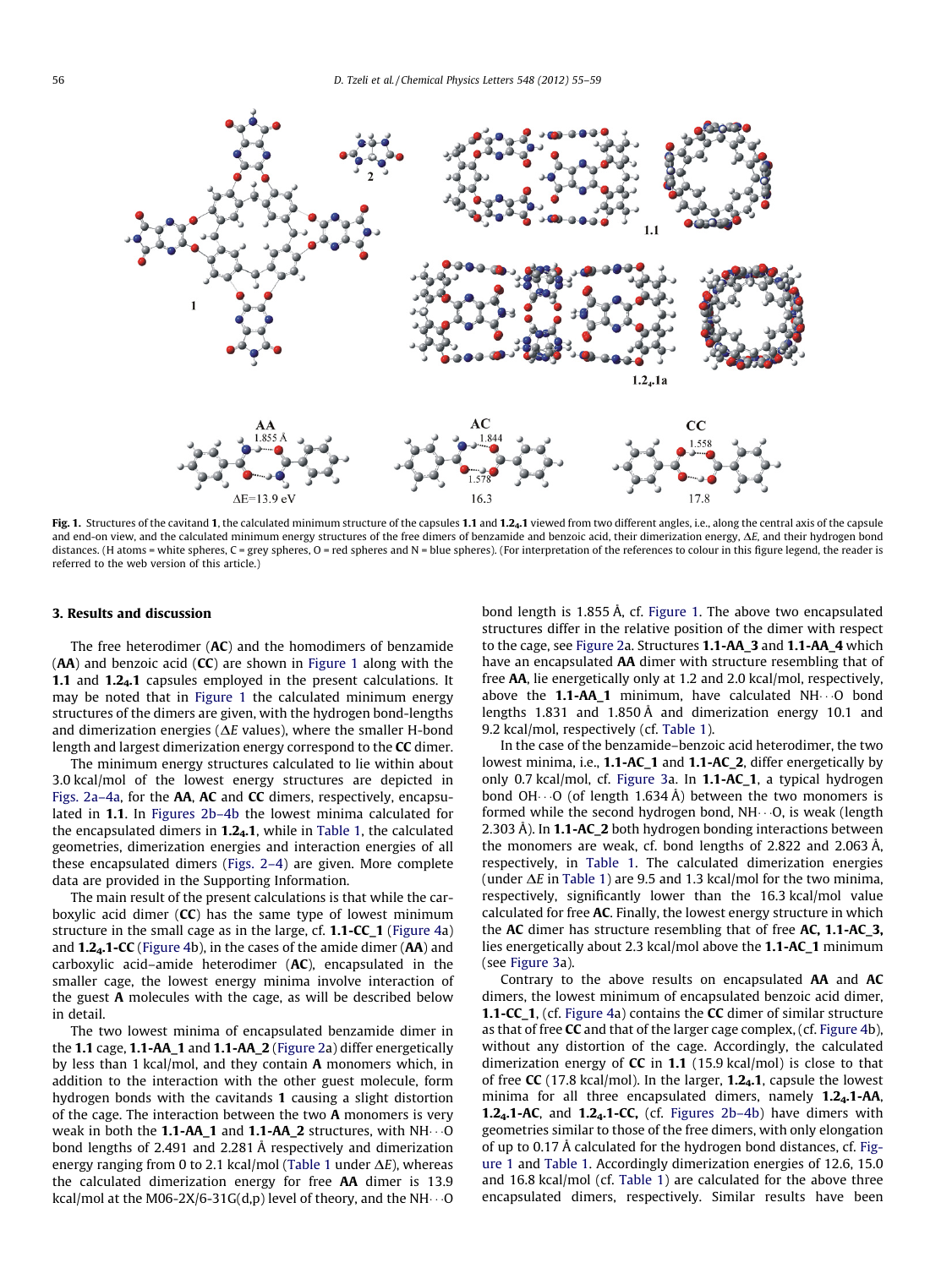<span id="page-2-0"></span>

Fig. 2. Calculated structures of the (a) lowest minima of the 1.1-AA species, along with the corresponding  $T_e$  values, (b) lowest minimum of the **1.2<sub>4</sub>.1-AA** species, viewed from two different angles. (H atoms = white spheres, C = grey spheres,  $O$  = red spheres and  $N$  = blue spheres). The atoms of the capsule are designated with stick bonds for clarity. (For interpretation of the references to colour in this figure legend, the reader is referred to the web version of this article.)

reported for the p-ethylenebenzoic acid and p-ethylene benzamide dimers in the  $1.2<sub>4</sub>$ .1, capsule [\[6\].](#page-4-0)

As shown in Table 1, the minimum energy structures of encapsulated benzoic acid dimer, benzamide–benzoic acid heterodimer and benzamide dimer in the 1.1 cage involve two, one and zero typical hydrogen bonds found in the corresponding free dimers whereas in the larger cage,  $1.2<sub>4</sub>$ .1, all encapsulated dimers involve two typical hydrogen bonds in their lowest minima, similar to the gas-phase structures.

A theoretical % distribution of the different dimers was introduced previously, [\[6,7\]](#page-4-0), based on the BSSE-corrected dimerization energy and statistical factors, as for example the formation of the heterodimer is twice as probable as of each the monomer. In [Ta](#page-3-0)[ble 2,](#page-3-0) the calculated % distributions of the free and encapsulated dimers of the present study and for comparison of the previous study [\[6\]](#page-4-0) are collected. In the present situation where near degeneracy is found between 1.1-AA\_1 and 1.1-AA\_2 and between 1.1-AC\_1, and 1.1-AC\_2, the average value of dimerization energy is employed in the calculation of the % distribution. The theoretical distributions resulting from the calculated  $\Delta E$  dimerization values of the 1.1-AA\_1, 1.1-AA\_2, 1.1-AC\_1, 1.1-AC\_2, and 1.1-CC\_1 dimers are 5, 38 and 57%, respectively. Compared to the experimental % distributions of 19, 22 and 59%, respectively [\[8\],](#page-4-0) the trend is reproduced. If additional minimum energy structures (cf. Figures 2a–4a), lying within 2 kcal/mol from the lowest minima are taken into account, the corresponding % distribution becomes 18%, 35%, and 47%, respectively, which is in better agreement with the experimental, cf. [Table 2.](#page-3-0) This might be an indication that in addition to the lowest energy structures, the other low-lying minima are also formed in the experiment. As shown in [Table 2](#page-3-0), encapsulation of the dimers in the smaller cage 1.1 leads to totally different % distribution from that of the dimers in the  $1.2<sub>4</sub>$ . Capsule whereas the % distributions of the AA, AC and CC dimers, free and encapsulated in the 1.2<sub>4</sub>.1 capsule are almost the same, i.e., 21%, 51% and 28 %, respectively. Similar distributions have been calculated previously for free and encapsulated p-ethyl substituted dimers, i.e., p-ethylbenzoic acid and p-ethylbenzamide dimers, in the  $1.2<sub>4</sub>$ .1 cage [\[6\]](#page-4-0), in good agreement with the experimental values [\[4\]](#page-4-0). These values are also included in [Table 2,](#page-3-0) for comparison.

#### Table 1

Calculated hydrogen bond distances in Å, dimerization energies<sup>a</sup> of the dimers inside the cage ( $\Delta E$ ) in kcal/mol, and interaction energies<sup>a</sup> in kcal/mol of the encapsulated complexes 1.1-AA, 1.1-AC, 1.1-CC, 1.2<sub>4</sub>.1-AA, 1.2<sub>4</sub>.1-AC, and 1.2<sub>4</sub>.1-CC with respect to the free cage and the dimers ( $\Delta E_1$ ), with respect to the free cage and the monomers ( $\Delta E_2$ ), and with respect to the four (1.1 cage) or eight (1.24.1 cage) components of fully disassembled complexes ( $\Delta E_3$ ).

|                          | $R_{NH\cdots O}^{\qquad b}$ | $R_{O \cdots Hc}^c$ | $R_{\rm NH\cdots Oc}^{\quad d}$ | $R_{NH\cdots OC}^{\qquad e}$ | $R_{NH\cdots O}^{\qquad b}$ | $R_{\rm O\cdots Hc}^{\quad c}$ | $R_{\rm NH\cdots Oc}^{\quad d}$ | $R_{NH\cdots Oc}^{\text{e}}$ | $\Delta E$ | $\Delta E_1$ | $\Delta E_2$ | $\Delta E_3$ |
|--------------------------|-----------------------------|---------------------|---------------------------------|------------------------------|-----------------------------|--------------------------------|---------------------------------|------------------------------|------------|--------------|--------------|--------------|
| $1.1 - AA$ <sub>-1</sub> | 2.491                       | 1.683               | 2.200                           | 2.059                        | 2.834                       | 1.765                          | 2.066                           | 2.290                        | 0.5        | 29.5         | 44.4         | 117.1        |
| $1.1 - AA_2$             | 2.281                       | 1.696               | 2.283                           | 2.051                        | 2.677                       | 1.787                          | 2.050                           | 2.543                        | 2.1        | 29.8         | 44.5         | 116.7        |
| $1.1 - AA$ <sub>-3</sub> | 1.831                       | 3.014               | 3.140                           | 2.076                        | 1.968                       | 3.084                          | 3.558                           | 2.062                        | 10.1       | 31.7         | 45.5         | 115.9        |
| $1.1 - AA_4$             | 1.850                       | 3.038               | 3.154                           | 2.068                        | 1.977                       | 2.998                          | 3.209                           | 2.070                        | 9.2        | 31.0         | 44.8         | 115.1        |
| $1.1 - AA_5$             | 2.140                       | 1.824               | 2.351                           | 2.230                        | 2.242                       | 1.824                          | 2.270                           | 2.123                        | 5.3        | 28.3         | 42.8         | 114.4        |
| $1.24.1 - AA$            | 1.933                       |                     |                                 |                              | 2.008                       |                                |                                 |                              | 12.6       | 34.0         | 47.9         | 215.3        |
|                          | $R_{OH\cdots O}^b$          | $R_{O \cdots Hc}^c$ | $R_{OH \cdots Oc}^{d}$          | $R_{NHO}^b$                  | $R_{O \cdots Hc}^c$         | $R_{NHOC}^d$                   | $R_{NH^{}OC}^e$                 |                              |            |              |              |              |
| $1.1 - AC_1$             | 1.634                       |                     |                                 | 2.303                        | 1.980                       | 2.176                          | 2.120                           |                              | 9.5        | 28.2         | 44.6         | 116.0        |
| $1.1 - AC_2$             | 2.822                       | 1.779               | 2.063                           | 2.329                        | 1.694                       | 2.206                          | 2.061                           |                              | 1.3        | 26.0         | 43.4         | 115.3        |
| $1.1 - AC_3$             | 1.552                       | 3.363               | 3.040                           | 1.849                        | 2.830                       | 3.315                          | 2.568                           |                              | 15.3       | 27.6         | 43.6         | 113.7        |
| $1.1 - AC_4$             | 1.543                       | 3.123               | 3.352                           | 1.952                        | 3.084                       | 3.328                          | 1.980                           |                              | 12.8       | 27.3         | 43.3         | 113.4        |
| $1.1 - AC_5$             | 1.771                       | 1.888               | 3.204                           | 2.612                        | 2.429                       | 2.074                          | 2.068                           |                              | 6.0        | 24.9         | 41.5         | 112.9        |
| $1.24$ .1-AC             | 1.653                       |                     |                                 | 1.940                        |                             |                                |                                 |                              | 15.0       | 31.3         | 47.5         | 215.0        |
|                          | $R_{OH\cdots O}^b$          | $R_{OH\cdots O}^b$  |                                 |                              |                             |                                |                                 |                              |            |              |              |              |
| $1.1 - CC_1$             | 1.578                       | 1.600               |                                 |                              |                             |                                |                                 |                              | 15.9       | 24.9         | 42.3         | 112.4        |
| $1.1 - CC_2$             | 1.523                       | 1.574               |                                 |                              |                             |                                |                                 |                              | 16.1       | 23.7         | 41.0         | 112.1        |
| $1.1 - CC_3$             | 1.726                       | 2.200               |                                 |                              |                             |                                |                                 |                              | 9.4        | 23.0         | 40.9         | 111.8        |
| $1.1 - CC_4$             | 1.516                       | 1.534               |                                 |                              |                             |                                |                                 |                              | 17.0       | 22.2         | 39.5         | 111.5        |
| $1.24$ . 1-CC            | 1.636                       | 1.732               |                                 |                              |                             |                                |                                 |                              | 16.8       | 28.3         | 45.9         | 213.6        |
|                          |                             |                     |                                 |                              |                             |                                |                                 |                              |            |              |              |              |

BSSE corrected values.

<sup>b</sup> Hydrogen bond distance between the two monomers A or C.

Hydrogen bond distance between oxygen atom of the monomers A or C and hydrogen atom of the cage.

Hydrogen bond distance between hydrogen atom of the monomers A or C and oxygen atom of the cage.

 $e$  Hydrogen bond distance between hydrogen atom of A which does not interact with the other monomer A or C and oxygen atom of the cage.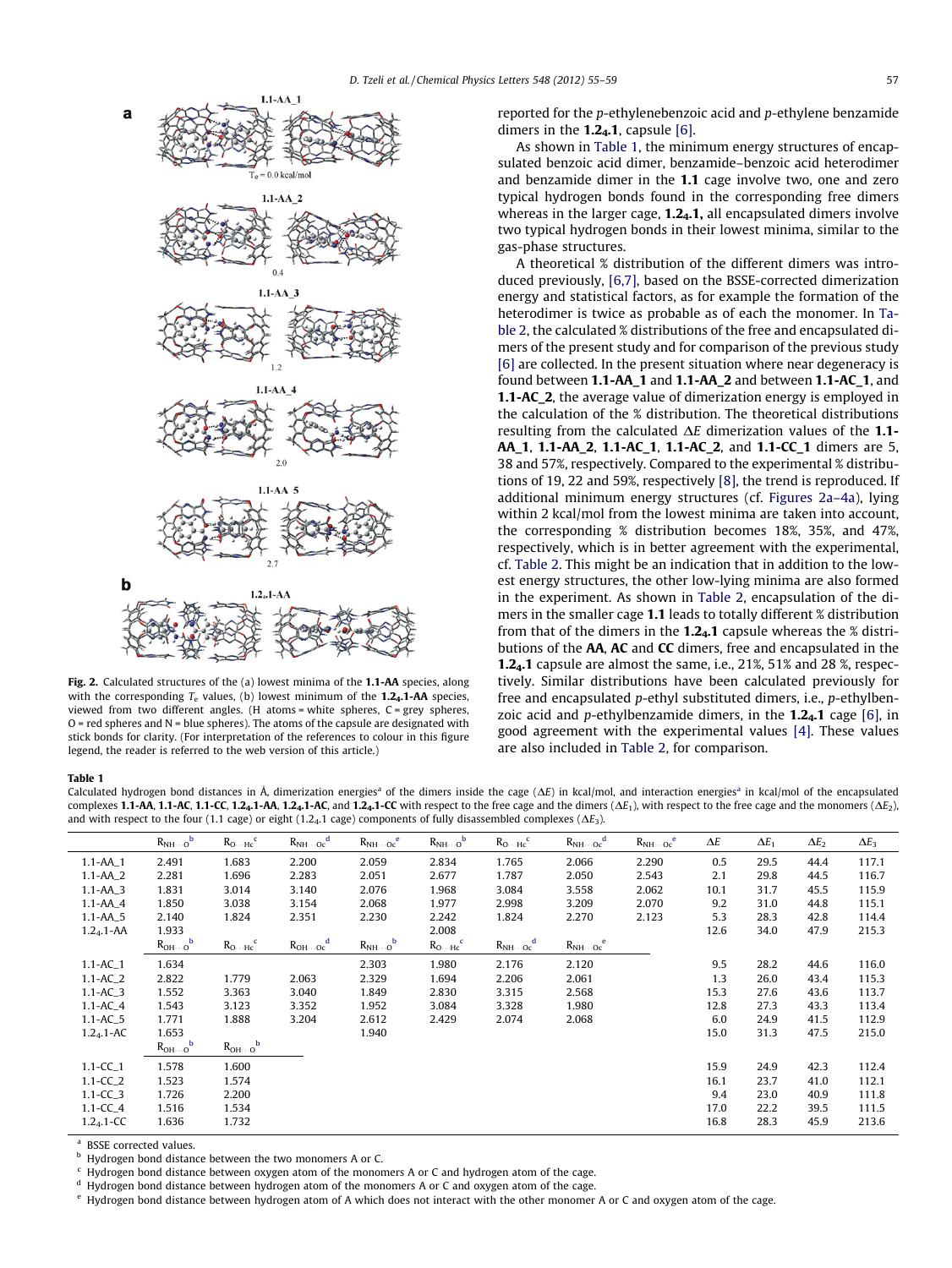<span id="page-3-0"></span>

Fig. 3. Calculated structures of the (a) lowest minima of the 1.1-AC species, along with the corresponding  $T_e$  values, (b) lowest minimum of the 1.24.1-AC species, viewed from two different angles. (H atoms = white spheres, C = grey spheres,  $O$  = red spheres and  $N$  = blue spheres). The atoms of the capsule are designated with stick bonds for clarity. (For interpretation of the references to colour in this figure legend, the reader is referred to the web version of this article.)

Summarizing, the theoretical % distributions (see Table 2) are in general agreement with the experimental % distributions in both the large and in the small cage and reflect the difference between the two cages. The % fraction of the encapsulated CC dimer in the small cage is larger by about a factor of two than that of the CC free dimer or encapsulated in the larger cage, both theoretically and experimentally.

# 4. Conclusions

Density functional theory calculations have been carried out on encapsulated homodimers and the heterodimer of benzoic acid and benzamide in two cages of different size, 1.1 and 1.24.1, in order to rationalize the observed differences in the % distributions of the dimers formed. The results of the calculations show that in the case of the smaller cage, 1.1, the lowest energy minimum structures of encapsulated benzamide–benzoic acid heterodimer and benzamide dimer involve hydrogen bonding interactions of the amide segments with the cage, thus weakening the hydrogen bonds in the corresponding dimers and resulting in lower dimerization energy. As a result, the % distribution is different in the smaller cage from those in the larger cage and the free dimers. In this manner, the present calculations explain the observed % distributions of the dimers in the small and large cages.



Fig. 4. Calculated structures of the (a) lowest minima of the 1.1-CC species, along with the corresponding  $T_e$  values, (b) lowest minimum of the 1.24.1-CC species, viewed from two different angles. (H atoms = white spheres, C = grey spheres,  $O =$  red spheres and  $N =$  blue spheres). The atoms of the capsule are designed with stick bonds for clarity. (For interpretation of the references to colour in this figure legend, the reader is referred to the web version of this article.)

#### Table 2

Dimer BSSE corrected % distribution of the AA, AC, and CC species free and encapsulated.

| Dimers         | AA                 | AC              | <b>CC</b>          |
|----------------|--------------------|-----------------|--------------------|
| Free           | 21.6               | 50.7            | 27.7               |
| In $1.1$       | 5, 18 <sup>a</sup> | 38, $35a$       | 57.47 <sup>a</sup> |
|                | 19 <sup>b</sup>    | 22 <sup>b</sup> | 59 <sup>b</sup>    |
| In $1.24$ .1   | 21.3               | 50.5            | 28.2               |
| Freec          | 21.6               | 50.7            | 27.7               |
| In $1.2_4.1^c$ | 21.3               | 50.3            | 28.4               |
|                | 11 <sup>d</sup>    | 53 <sup>d</sup> | 36 <sup>d</sup>    |

<sup>a</sup> Additional minimum energy structures lying within 2 kcal/mol are taken into account.

**Experimental data, Ref.** [\[8\].](#page-4-0)

Ref.  $[6]$ , p-ethylbenzamide and p-ethylbenzoic acid dimers.

 $d$  Experimental data, p-ethylbenzamide and p-ethylbenzoic acid dimmers, Ref. [\[4\]](#page-4-0).

Supporting Information is provided including the absolute energies, the BSSE corrections, the geometries and the dimerization energies of the calculated structures.

## Appendix A. Supplementary data

Supplementary data associated with this article can be found, in the online version, at [http://dx.doi.org/10.1016/j.cplett.2012.08.](http://dx.doi.org/10.1016/j.cplett.2012.08.024) [024.](http://dx.doi.org/10.1016/j.cplett.2012.08.024)

#### References

- [1] G.R. Desiraju, T. Steiner, The Weak Hydrogen Bond in Structural Chemistry and Biology, Oxford University Press, New York, 1999.
- [2] Recent Theoretical and Experimental Advances in Hydrogen Bonded Clusters, Xantheas, S.S. Kluwer (Ed.), NATO ASI Series C: Mathematical and Physical Sciences, Academic Publishers, (2000) 561.